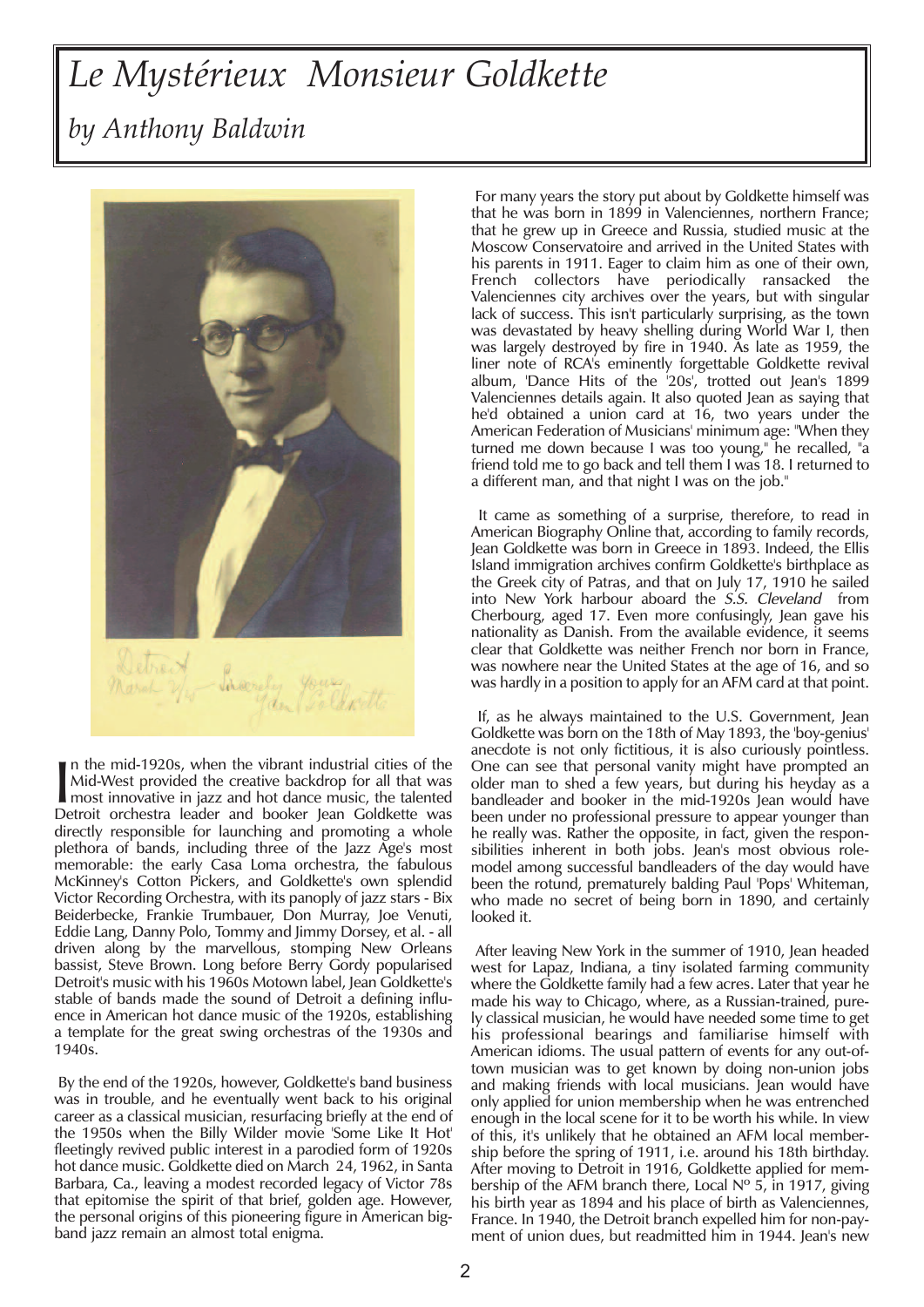AFM application still maintained he'd been born in Valenciennes, but this time in 1897. By the 1950s, in music interviews and press releases, Jean had pushed his birth date back to 1899. Yet in his dealings with U.S. officialdom he consistently quoted the 1893 Greek birth details. Hello?

By claiming a French birthright, Goldkette may have wanted to suggest he had the kind of personal refinement and sophistication befitting a textbook maestro. Whether this actually cut much ice with the average dancing Detroit fender-welder is a matter for speculation. However, as a source of reflected European glory, Valenciennes was a decidedly odd choice, since there were dozens of other better-known, more glamorous French cities to be born in. It's hard to fathom exactly what Jean hoped to gain by pretending to come from a gloomy textile town near the Belgian border. It may have been simply that geography wasn't his strong suit and that, ironically, the choice of Valenciennes merely revealed his significant lack of the very kind of sophistication he was hoping to convey.

That might have been the end of the matter, if it hadn't occurred to me to cross-check for other pre-WWI Goldkettes on the Ellis Island archives. The upshot of this was to discover that Jean didn't come to the United States with his parents at all: he was accompanied by an uncle, 31-year-old Baptiste Goldkette, also Danish, described as an "artiste." Two years earlier, in 1908, we find Baptiste returning to New York from Havana with his brother 'Falcini', another "artiste", "born Malmer, Switzerland" [sic]. The odd thing is that on that occasion both travellers are described as French.

But their taste in nationalities was apparently fickle. In July 1914 Baptiste and his brother - now correctly spelled 'Franconi' [sic] and born in Malmø, Sweden - together with another brother, 52-year-old 'Chan' (born Liverpool, England) and his 19-year-old son Constantin (born Avignon, France), disembarked at New York from the S.S. Rochambeau out of Le Havre. This time the passenger manifest lists all four gentlemen as English. So, in the space of six years Jean Goldkette's uncles had managed to enter the United States under no fewer than three different nationalities.

On further examination, other members of Goldkette's family seem to have been equally prone to enthusiastic self-reinvention. Whether this was sheer showbiz whimsy, an attempt to cover their tracks or simply the result of clerical incompetence, remains obscure. If anything, Jean's aunts are even more remarkable than his uncles. When they first arrive in the U.S. in 1907 with Baptiste and Franconi, Mina, 30, and 19 year-old Eline are statuesque, dark-haired, Copenhagen-born Danish 'actresses', both 5' 6" tall. Mina is carrying the astonishing sum of \$16,000, her brothers, merely "more than \$50". One rather wonders what precisely the girls did.

On their return from Cuba in July of the following year, both Goldkette women have lost six inches, shrinking to petite 5 footers. Mina has shed two years, regressing to 28, while Eline has gained six years, making her 25. After their 1909 European trip, the sisters manage to get their six inches back, as well as really striking the fountain of youth in a big way: Mini [sic] is now a toothsome 20-year-old, while Eline has become positive jailbait at 17. Mina's new birthplace is Lund, Denmark, while Eline opts for a total change of scene, selecting Mons, Belgium for her original entrance. Yes, these ARE allegedly the same women. Alas, by the time Mina sails into Manhattan again on the S.S. Kaiser Wilhelm der Grosse in October 1912, the spell has been broken: she's gained 15 years and now admits to being 35. This time there's no sign of Eline, but sisterly loyalty appears to have prompted Mina to shift her Danish birthplace to the Belgian city of Mons, which Eline had fancied for hers in 1909. Incidentally, Mina's brown



eyes are now blue (isn't there a song in there, somewhere?) Anyway, it seems that the girls simply rewrote their identities when it happened to suit them.

One can't help feeling that Jean Goldkette may have been cut from much the same cloth as his aunts and uncles. Perhaps his claims to a French background weren't completely false, but then maybe his Greek origins weren't entirely true, either. In the world of the Goldkettes, reality was a seemingly movable feast.

All this was feasible because the modern concept of the passport as a compulsory ID-cum-travel document didn't universally apply before World War I. While some more repressive regimes (e.g. Czarist Russia) already used the passport as a means of restricting and monitoring the movements of their citizens, other nations still issued them more or less as letters of introduction, to smooth the passage of the leisured and well-connected. The type of data supplied in passports was not standardised, and many immigrants to the United States had no passport at all. The information documented in a ship's passenger manifest would therefore depend to a large degree on whatever details individual travellers chose to volunteer, fleshed out with a few observations by the ship's purser. In other words, on arrival in the States you could be pretty much who or what you wanted to be. So who were these people?

Around the 1870s, when the stream of migration from Western Europe started to decline, when there was no longer the labour in those early immigrant nations to supply manpower for the growing industrial development of the United States, a new, as yet undepleted area, South Eastern Europe, was discovered by the agents of the New World. The remote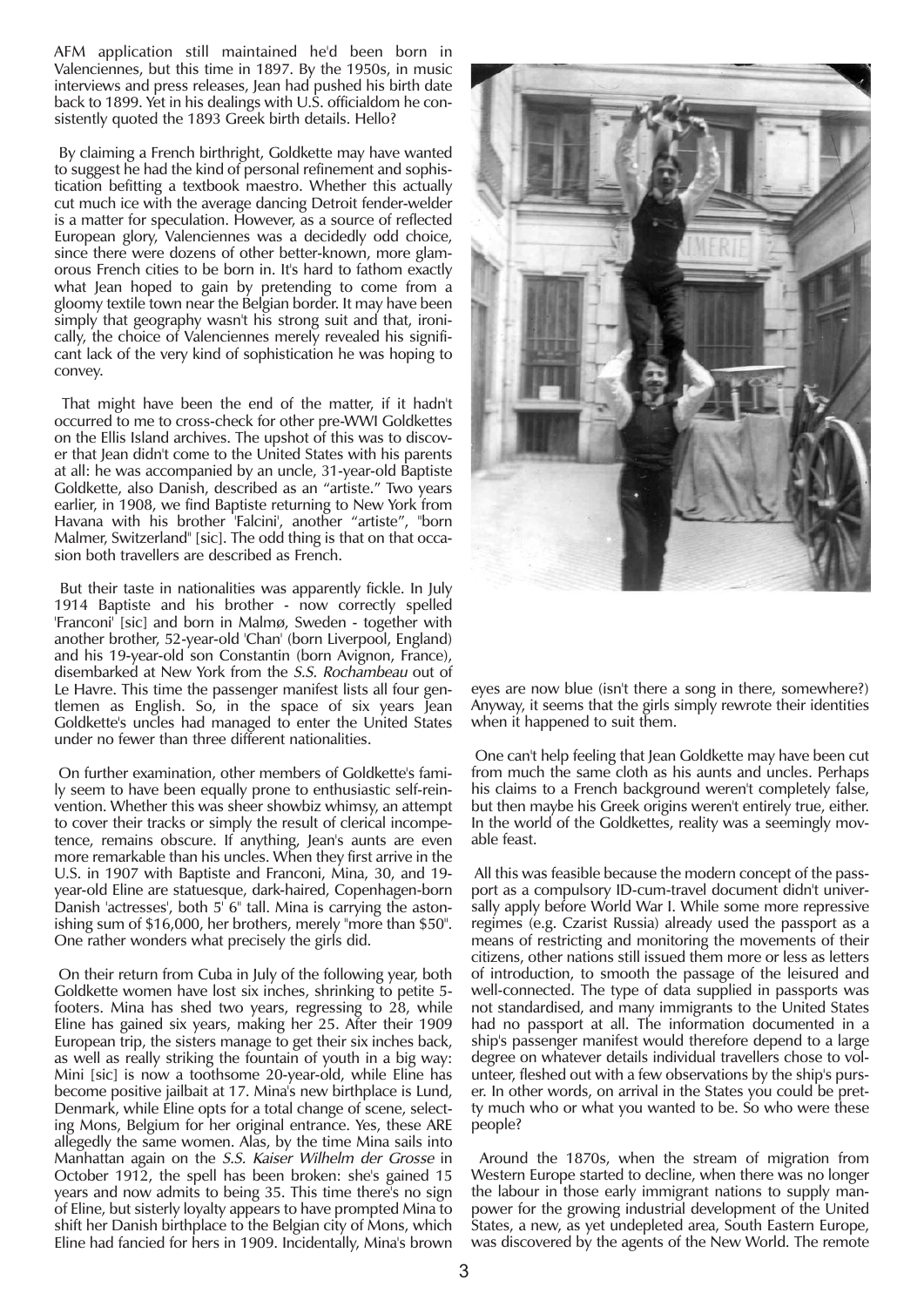

Baptiste Goldkette head?walking

agricultural population of Austria-Hungary and Southern Russia offered a fresh labour source to the solicited emigrant trade. Included in this wave of late-19th century immigration there was a thriving community of Russian and Balkan *vitsas*, orbands of Romany gypsies, renowned for their peripatetic lifestyle and remarkable, though often antisocial, resilience.

The Goldkettes display some of the outward signs of gypsy society, particularly the nomadic behaviour and the constant self-reinvention in the face of official scrutiny. Baptiste and Franconi appear to have been itinerant circus or fairground performers ("actor"/ "artiste"), one of the established fields of Rom activity. Perhaps the farm in Indiana was used for raising or training horses, another traditional Rom speciality. The names that appear on ships' manifests might be what Roms call 'travelling' or gajo names, to be changed at whim and used for official purposes only. Gajo names may even be interchangeable among family members, something one vaguely suspects the Goldkette girls of doing. However, within the vitsa itself there would be an entirely different, 'home' name. For example the French Manouche gypsy guitarist Pierre Ferret sometimes called himself Jean Ferret, but his 'home' name was always Matlo.

As the Goldkette women invariably travelled back from Europe with substantial sums of money, where and how did they get it? In traditional Romany society, women were the breadwinners. The most usual female occupation was palmistry and fortune-telling, which could be extremely lucrative. It also happens that the most financially successful Roms in New York around the early 1900s were members of a vitsa called the Koleschti, from the Black Sea coast of Bessarabia. "Koleschti" is uncannily similar to Goldkette.

The Koleschtis' considerable wealth came mostly from their women's mastery of an elaborate traditional Romany deception known as the bajour. This is a fortune-telling con trick designed to play on the fears and fantasies of gullible, usually middle-aged, women, the better to relieve them of their life savings. The bajour was a major source of Koleschti income, and consequently this vitsa was well-known to the New York Police Department in the 1910s and 1920s. If the Goldkette sisters were fortune-tellers, regular bajour scams might account for the surprising sums they carried back with them to the States, as well as explaining their constant need to keep on the move - in other words, to be one step ahead of the law.

During these deliberations I made contact with Jean Goldkette's grand-nephew, Alann Krivor, who confirmed that the family had indeed been circus people. Alann didn't know whether they had been 'roms', but said it wouldn't surprise him in the least. He sent me copies of some 19th century Goldkette family papers, one of which was an 1834 German manuscript, emblazoned with an impressive official red wax seal. The thing was written in an archaic, illegible Gothic script that defeated all but one of my German friends. When he'd typed it up, I took my high-school German protesting out of the garage. Ethnically speaking, I was clearly way off track:

While breaking her journey here on the 5th of June 1834, Mine, née Goldstein, wife of the circus horseman Hartwig Goldkette from Hildesheim, gave birth to a boy. Today, 12th June, the circumcision was performed by Rabbi Samuel Basewitz of Frankfurt-on-Oder, and the boy was given the name Louis, in the presence of the merchants Abraham Fürstenheim, Samuel Fürstenheim and Abraham Frank, as well as Mr. Goldkette's mother, Theresa, née Scholom, which is hereby duly certified for the local Jewish community's register of births and circumcisions."

in Berlin, Küstfin, OTD June 1834.

## signed: Behrend, Magistrate.

Louis Goldkette was Jean's grandfather. Incidentally, Küstrin (Kostrzyn) is now just inside Poland, 50 miles due east of Berlin. The rabbi came from Frankfurt on Oder, 20 miles south of Küstrin. Hartwig was a long way from his home town of Hildesheim, which is in north-west Germany, about 20 miles south of Hannover.

So farewell my gypsy campfires. At least I'd been vaguely right about the horses. From the various old documents, it was clear that the Goldkettes had been working as a circus family in Europe for at least 150 years before they came to the United States. Jean's great-great-great grandfather had performed a tightrope act at the coronation of the Austrian Empress Maria-Theresa at Pressburg (modern Bratislava) in 1741. His great-great grandfather, Levy Goldkette, had been a celebrated magician, acclaimed throughout Europe. His grandfather, Louis - the one born in a trunk near Berlin in 1834 - had been a trick rider, acrobat and circus owner, and died in France sixty years later, still on the road. These 'artistes' were acrobats, bareback riders, clowns and mimes, while the 'actresses' were vaudeville singers and dancers. Mina and Eline were two members of a four-girl Goldkette sister act, called the 'Quatuor Grec', which played to packed houses throughout Europe during the Belle Epoque.

On the face of it, the family were Jewish Ashkenazim, given the similarity of the name Goldkette to so many other descriptive family names from central Europe: it simply means "gold chain" in German. Unfortunately, it's not quite as simple as all that, since a brief word-search of the internet will find you endless middle-European eBay ads for cheap jewellry, but virtually no references to anybody called Goldkette, apart from Jean himself. Holocaust explanations don't really wash, as there were already few enough Goldkettes in 1900.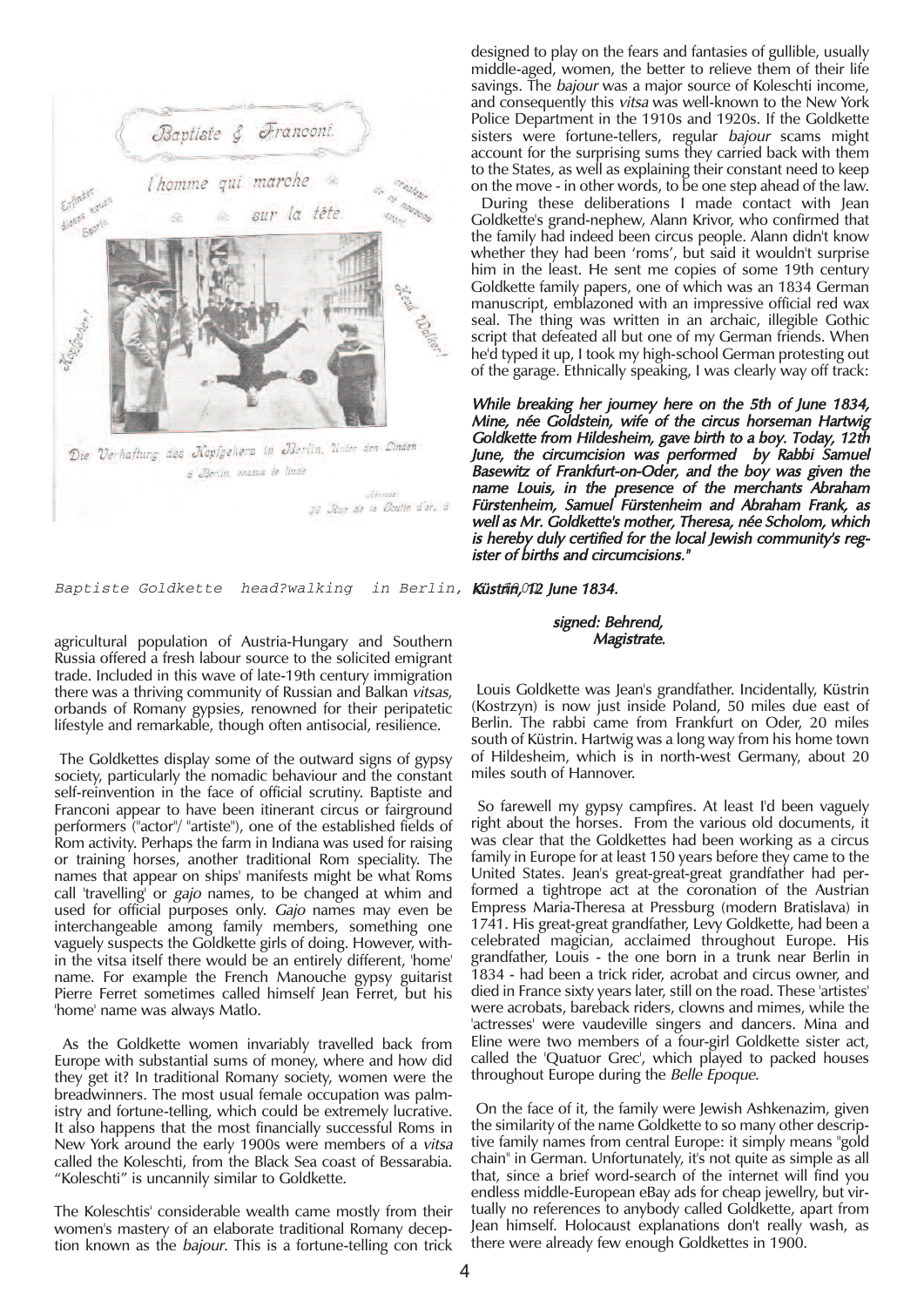There is an alternative explanation. This, as I discovered more or less by accident, is that Goldkette was originally a stage name. It was first used in the late 18th century, possibly as the descriptive title of a featured acrobatic number - "The Golden Chain" - but was soon to become the name of the family that performed it. Their real name was Hasloch and they originated in Schleswig-Holstein, which used to be Danish territory at the time, but later became part of Germany.

## 2. Jean, Père et Fils

While the circus background of the Goldkette family makes fascinating reading, it doesn't tell us much about Jean Goldkette's immediate origins. The Ellis Island archives record his stated next-of-kin as being his mother, Angelina Goldkette, a resident of Moscow, but the identity of his father is still a mystery. With the lace-curtain propriety of late-Victorian Europe, the airbrushed version of Jean's parenthood is that his father "died young". The implicit subtext is that the child was the result of a backstage fling during his mother's singing tour of Greece. Indeed, according to Goldkette family legend, this involved a member of the Greek royal house. One can't help being a tad sceptical, however. After all, much as people with notional 'past lives' always manage to have avoided being scrofulous 14th century lepers or suburban accountants, a teenage single mother would tend to score more brownie points by claiming to have been pleasured by a prince rather than, say, a cab driver.

Still, the scenario is faintly plausible, if only because, like other Goldkettes of her generation, Angelina was born and raised in Denmark. With the blinding logic of European royalty, so was King George I of Greece (1845-1913), who'd started life prosaically enough as Prince William of Denmark. In 1893 there were three other eligible suitors among George's older sons: Princes Nicholas, George and Constantine, who all had a fluent command of Danish - a signal advantage for a Greek prince wanting to get into a Copenhagen showgirl's good graces. Against this, it's strange that on May 13, 1893, a mere five days before Louis Goldkette's teenaged, unmarried daughter supposedly went into labour in Patras, Louis himself was a thousand miles away in Austria, calmly negotiating with the local authorities for a licence to bring acrobats and clowns to Vienna. One would have thought that his imminent proxymembership of the Greek royal family might have had a greater claim on his attentions.

As a footnote, many years later King George's fourth son, Prince Andrew (1882-1944), produced four daughters and one son, christened Philip. If one gives the 'royal lovechild' theory any credence at all, the Duke of Edinburgh is Jean Goldkette's first cousin.

On balance, the inference is that, while Angelina Goldkette and her sisters are definitely known to have warbled their way through the Balkans in the early '90s, there is no more documentary evidence for Jean's 1893 birth in Patras than for his 1899 one in Valenciennes. In neither case has anything like a birth certificate ever turned up. From the Goldkettes' lengthy track record of juggling nationalities, swapping identities and generally fudging personal biographies, it's also clear that they enjoyed rich fantasy lives. Unfortunately, none of this makes it any easier to establish Jean's pedigree.

Given this virtual dead-end, I had another look at the passenger manifest of the *S.S. Rochambeau* during the Le Havre-New York crossing of July 1914. The Goldkette contingent consists of Jean's two acrobat uncles, Franconi and Baptiste the one who took Jean to the States in 1910 - plus their older brother, 52-year-old Chan, and his 19-year-old son, Constantin. It suddenly struck me that 'Chan' might well be an immigration clerk's mishearing of 'Jean' in its French pronunciation. If so, the future bandleader would seem to have been named, curiously, after his own uncle. As Constantin is listed as having been born in the southern French city of Avignon, there seemed a good chance of picking up the family's trail there. The town was virtually untouched by the two World Wars, so local records would probably be intact.

I finally managed to make it over to Avignon one bitter November day when the Mistral was howling down the Rhône valley and rattling the windows of the old Papal Palace where the regional archives are located. I trawled through every birth, death and marriage between 1830 and 1900 and found absolutely nothing. I even combed through a regional circus-and-fairground magazine for the 1890s, which told me about bearded ladies absconding with the night's take and monkeys running amok, but nothing about the Goldkettes. Towards 4 p.m. I asked one of the archivists if there was anything I might have overlooked. He gave me a withering onceover. I instantly recognised the kind of bureaucrat who feels duty-bound to tell you as little as possible, as late as possible. "You realise, of course, there's nothing here about Avignon itself later than 1890?" - now he tells me! - "the rest's over at the Municipal Archives, naturellement." Not having a semiautomatic weapon about my person I couldn't make a very useful reply to this, so merely got out of there as fast as I could, to try to reach the other archive before it closed. Twenty minutes later I was looking at the original manuscript of Constantin's birth certificate. It is the only Goldkette birth registered in France between 1870 and 1915.

Constantin Goldkette was born at 4 am on the 6th of August 1895 at 21, rue Colombe in Avignon. His father was 32-yearold Jean Goldkette, artiste, clearly the same person as 'Chan' on the S.S. Rochambeau. 'Constantin' is an unusually Greek or Russian form of a name which would normally appear as 'Constant' in French usage. Constantin's mother is identified as the Russian-sounding Olga Stéphanie Dodoukalow, 23, noted by the Avignon registrar as being "without profession" so possibly a middle or upper-class woman. If there is a dim memory among the Goldkettes of some aristocratic connection, perhaps this is what it was about. It's worth pointing out that the queen of Greece, King George's consort, was Grand Duchess Olga Constantinova of Russia (1851-1926), the daughter of Grand Duke Constantin Romanov. Could Constantin Goldkette's mother have been a kinswoman of Queen Olga, and he himself named after the old Grand Duke, like King George's eldest son, Prince Constantine?

In Paul Eduard Miller's 'Yearbook of Popular Music' for 1943, there is a significant variant of Jean Goldkette's biographical details, namely that he was "born about 1895 in France", with no mention of Valenciennes at all. It also states, with surprising accuracy, that Jean originally came to the U.S. in 1910 not 1911, the date invariably quoted over the last 60 years or so. This precision might be grounds for taking the 1895 birth date more seriously. Since Constantin was born in 1895 and his father was called Jean, perhaps it is a case of Jean, père et fils.

While we have no photograph of Constantin, his physical description in the ship's manifest of 1914 is close enough to Jean's of 1910. Neither youth is very much over 5 feet. The only marked anomaly is in their eyes, which are brown in the case of Constantin, whereas Jean's are blue. Still, when one recalls how in 1912 Mina Goldkette's brown eyes miraculously turned blue, this may not be so remarkable.

Details of what Jean did between 1910 and 1914 are sketchy. The other Goldkettes were constantly going back to Europe, so perhaps at some point Jean went too, returning to the States under his real name of Constantin with his father and